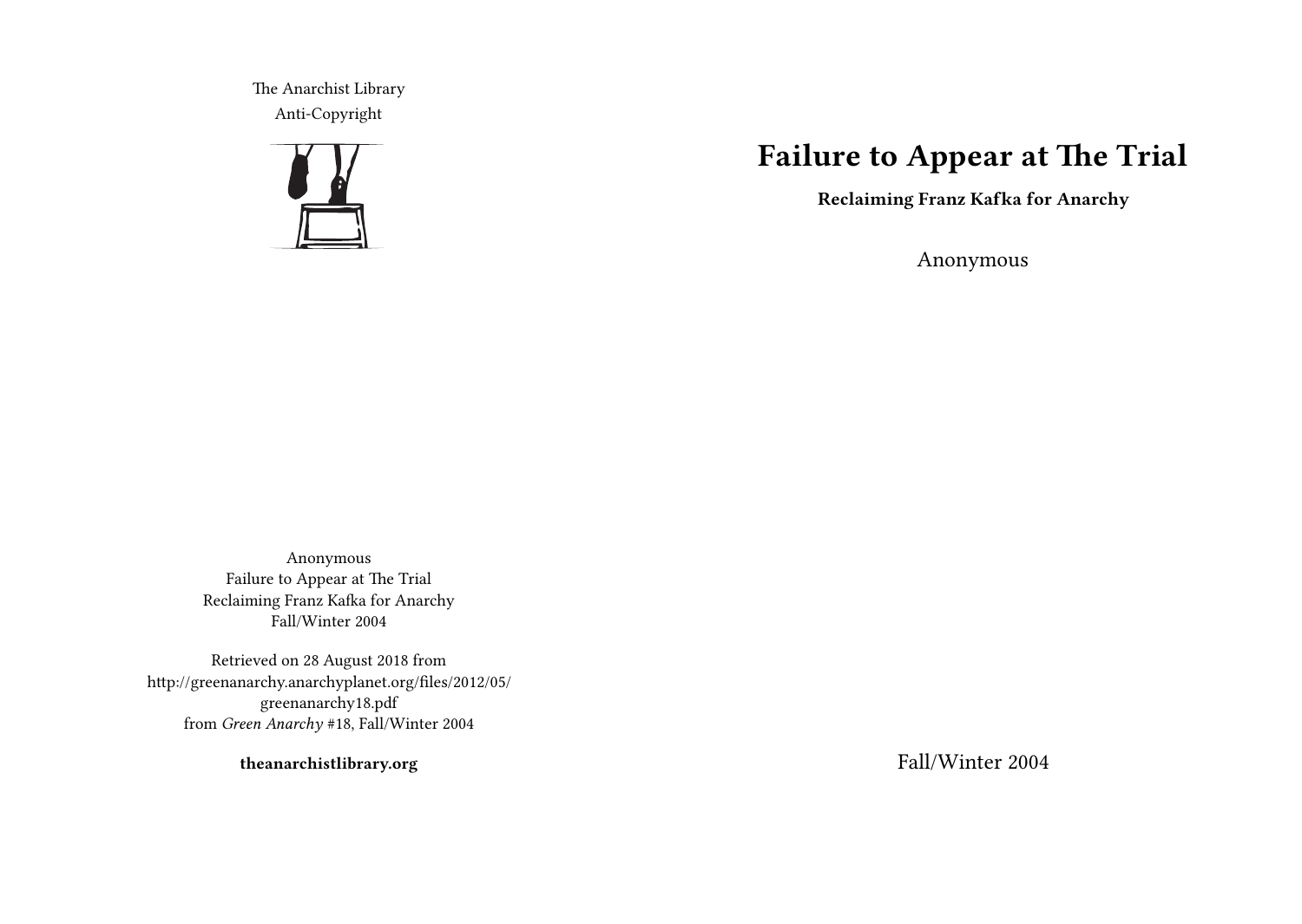in-itself. A passage from Kafka's novel *The Castle* is exceptionally illuminating in this regard:

"*One might say that the administrative organism could no longer put up with the strain and irritation it had to endure for years because of dealing with the same trivial business and that it has begun to pass sentence on itself, bypassing the functionaries."*

As the economic and political systems of the world are now locked into one vast coalescing governing system, we can see that Kafka was discussing the pattern of the future in his writing, the swallowing up of humanity by an enigmatic, unyielding bureaucratic process. This monstrous sovereign structure has now attained an almost unqualified supremacy over the lives of its subordinates, reproducing itself even in revolutionary movements and coercing global obedience to it's own inscrutable logic, rationalism and framework.

As long as this system remains abstruse and incomprehensible to anarchists, its omnipotence is assured. Kafka's writing is subversive in that it reveals power structures hidden within power structures, implying that these power structures can be targeted and overcome if they are first understood. Anarchists need to demystify the state and its seemingly unbounded control over us, so that we can begin shattering this old order to pieces!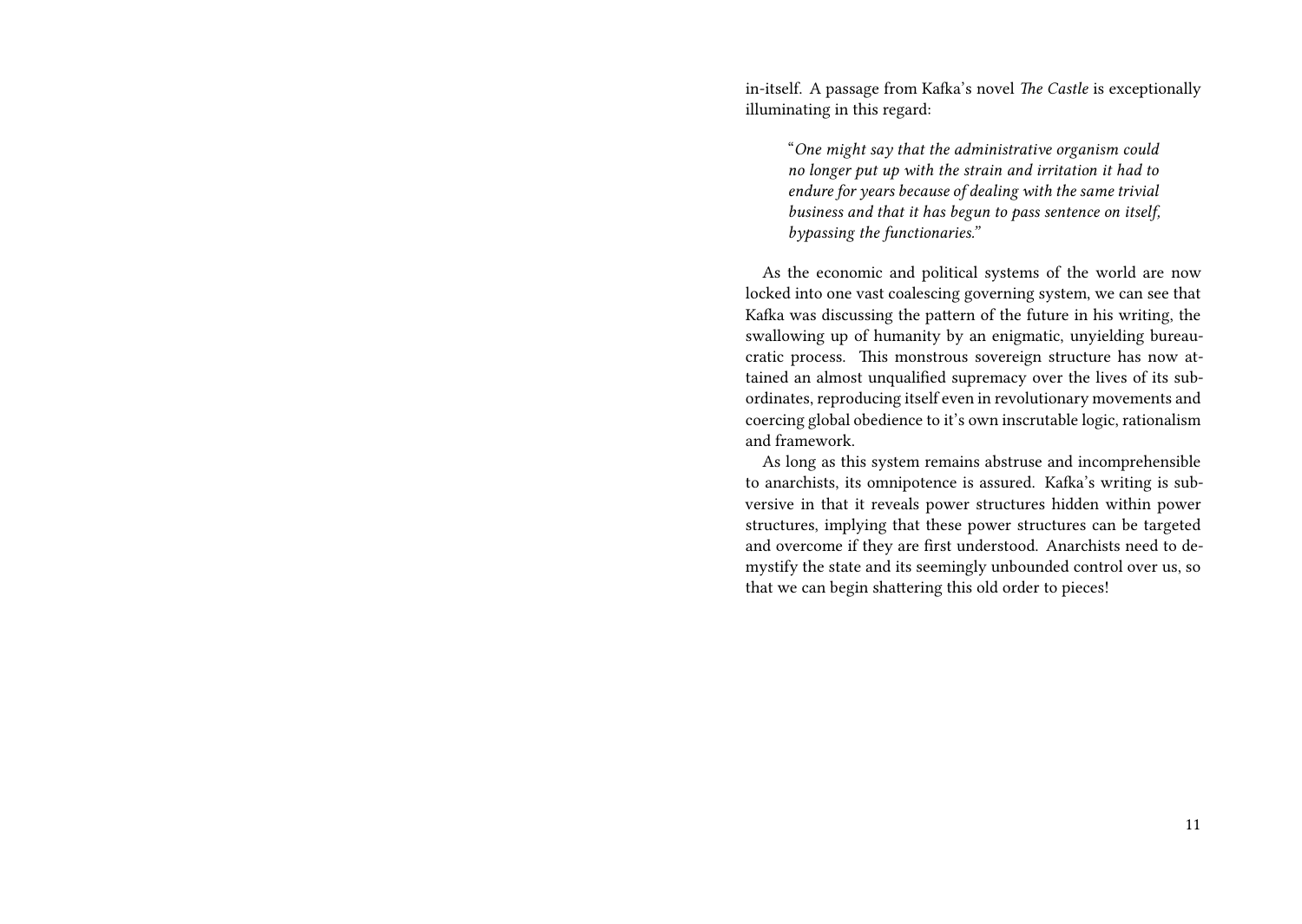enveloping; the judges unknown and ranked in near infinite hierarchy. With its eerie shadows, it's unseen tormenter, and its aura of voyeurism, *The Trial* has the quality of a modern nightmare where the main character is the sinister State machine itself.

In Kafka's *The Trial*, the nature, meaning and function of the law all remain mysterious; it is a labyrinth from which there is no escape. Indeed, the law may even be imaginary. There is no certainty. Yet, as a supreme authority, it paradoxically embodies justice, truth, knowledge and power, while its operatives combine the methods of a Total State with almost supernatural forces. The novel's protagonist, Joseph K., cannot fathom the complexity of this impenetrable chain of command, which scrutinizes and manipulates his every move. The State is everywhere and nowhere and just like the piped muzak in a supermarket, you cannot switch it off!

Despite their hapless, petty and sordid characters, the bureaucrats in *The Trial* are only cogs in this abstract, paternalistic machine. Inasmuch as this is what the novel explores, a great deal of its significance gets lost in translation. In particular, the title of the book is misleading, for although the English "trial" has more than one meaning, the connotations of the word are different from those of the German one. A more exact translation of Der Prozess, would be "procedure" but which (in German, the language Kafka wrote in) also has undertones of "entanglement" and even "muddle". Joseph K.'s trial is thus an in-depth study of the grotesque turmoil of getting hopelessly entangled in the System's "process".

## **In the Empty Courtroom**

Kafka's critique of the State touches upon several issues that are of vital significance to anarchists. One is that the inner workings of the State are controlled by procedures which remain shadowy even to those carrying out its orders. Another is that the autonomous, mechanical bureaucratic system is being transformed into an end-

# **Contents**

| Kafka as Romantic Anarchist 6       |  |
|-------------------------------------|--|
| Kafka on Capitalism and the State 8 |  |
|                                     |  |
|                                     |  |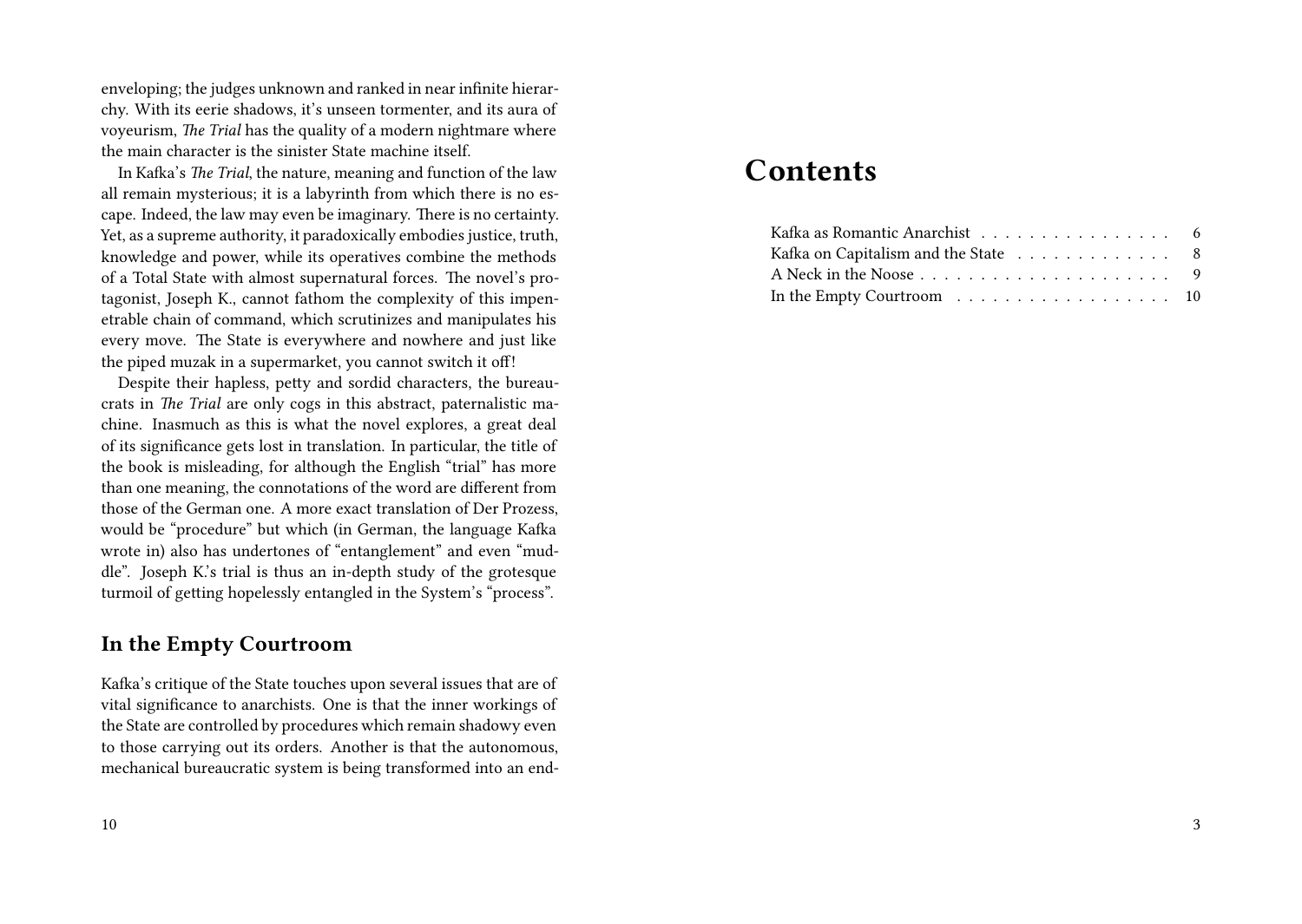Gregor's transformation is viewed more as an economic tragedy than a personal one. Now unable to make money and support the family, Gregor becomes completely insignificant. A drain on his family's income and resources, an unproductive member of the capitalist system, Gregor is of no monetary use to society and is thus viewed (like many insects) with disgust. In Kafka's "paranoid" subjective cosmology, the human being is reduced to the condition of a wind-up mannequin, a macabre caricature of a free individual. A system of identification, classification and observation has produced an endless procession of clones – all dressed the same, performing virtually identical tasks, and thinking the same thoughts – linked together without the faintest thread of historical memory. As the proletariat clones beget proletariat Copies of themselves, the original subject's identity is fragmented even more and lost to a multiplicity of disconnected, irreconcilable social roles.

#### **A Neck in the Noose**

"*Kafka had only one problem, that of organization. What he grasped was our anguish before the ant-hill state, the way that people themselves are alienated by the forms of their common existence."*

– Bertolt Brecht

Like his friends among the Czech anarchists, Kafka seemed to consider every form of state, and the state as such, to be an authoritarian and liberticidal apparatus founded on lies. Kafka's blackest (and arguably, his most important) novel, *The Trial*, turns the law into a cryptic metaphor of the world order, where the myriad masks of officialdom take on the (non) appearance of an everpresent supervisor, and mental torture and mind-scrambling are the routine tools of authority. The law is invisible, yet invincible. Charges are never laid; defense is banned; bureaucracy is all-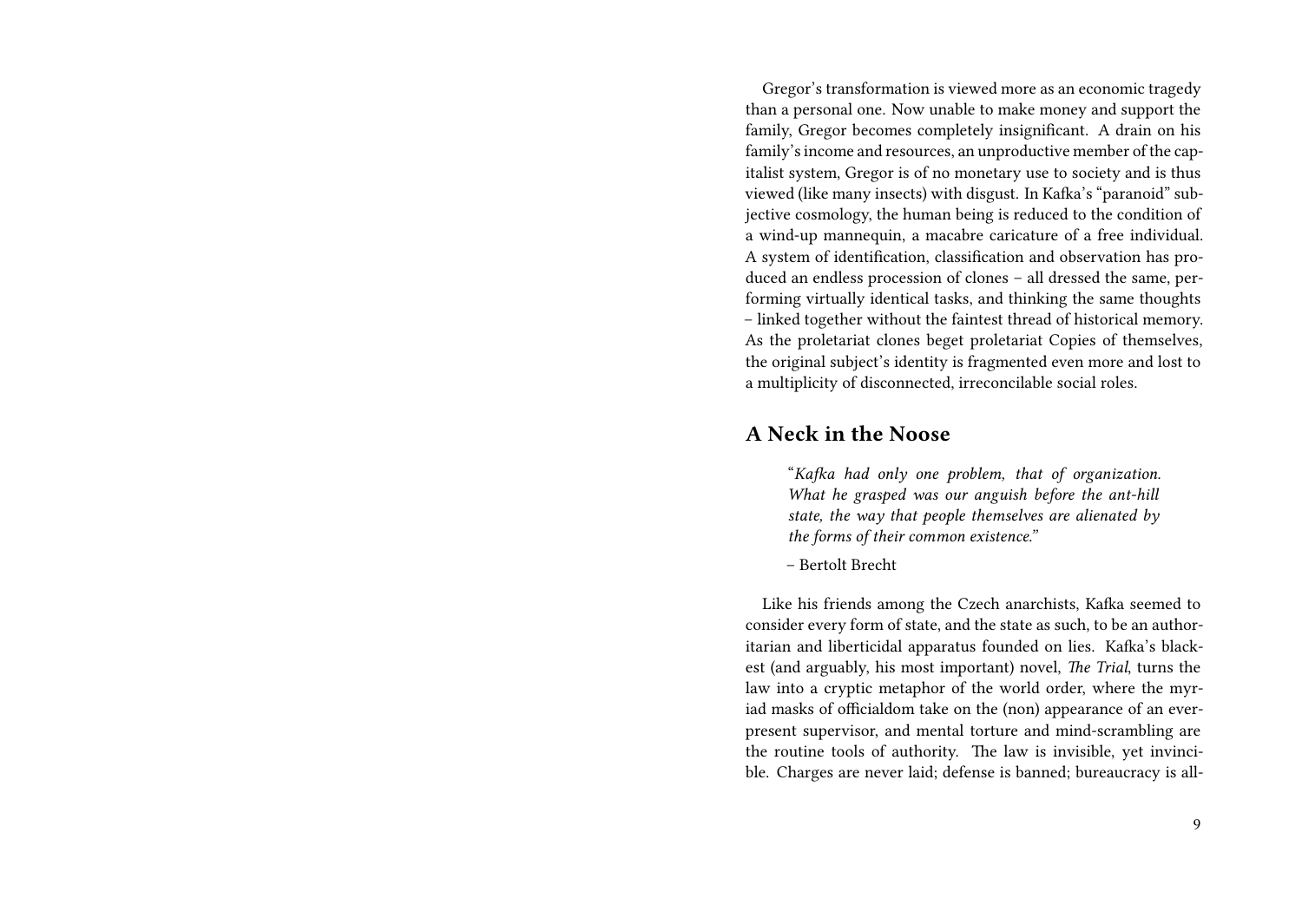## **Kafka on Capitalism and the State**

"*Capitalism is a system of relations of dependence where everything is arranged hierarchically and everything is in chains."*

– Franz Kafka

In the gruesome dreamscape of Kafka's painfully powerful literary technique, the towering edifices of modernity plaster a horrid uniformity on every facet of the environment – and every facet of the environment becomes an element of the individual's imprisonment. The sadism and brutality that underpins the system is drained of all justification by Kafka's armory of radical metaphors, which portray the market hegemony of Capital as a masked institution of rotating deception, a claustrophobic, alien power structure lined with mysterious filing cabinets… where every corridor seems to go on forever. Capitalism is represented as a society trying to merge all its citizens in a bland, numerical hierarchy, it's massive technocracy dwarfing the lives of the "well-adjusted" workers – who have had their souls ripped out and are hemmed in by only vaguely understandable social roles.

Kafka's master treatise on Capital's commodification of life would have to be his magnificent short novel, *The Metamorphosis*, in which Gregor Samsa, a lowly traveling salesman (and sole bread winner for the Samsa family) wakes up one morning to find himself transformed into a giant insect. Gregor is so concerned about the financial implications his metamorphosis will have that nearly all thoughts of himself are pushed from his mind as he begins to formulate strategies of adaptation to capitalism's demands. When he is completely unfit to leave his room and reenter the harsh competitive world, Gregor still wants nothing more than to make it to work! He is a slave to time, painstakingly "living" his days in accordance with train and bus schedules.

8

"*The Revolution evaporates, and leaves behind only the slime of a new bureaucracy. The chains of tormented mankind are made out of red tape."*

— Franz Kafka

The Literature of Franz Kafka cannot be reduced to a political doctrine of any kind, yet a libertarian sensibility is inscribed into the heart of all his novels, which can be read as darkly comic parables (or even prophecies) on the nightmare of modern bureaucracy wedded to the chilling madness of totalitarianism. When Kafka speaks to us of the STATE, it is in the form of "administration" or "justice" as an impersonal system of domination, which crushes, suffocates, or kills individuals. One of the most important ideas suggested by Kafka's work, bearing an obvious relationship to anarchy, is the alienated, oppressive and absurd nature of the "normal" legal and constitutional state, the impenetrable and unintelligible system where unfreedom prevails.

It's no accident that the word and concept "Kafkaesque" has taken hold in this society's vocabulary, for in his uncanny writing Kafka succeeds in capturing an existential condition unique to modernity and for which "social scientists" did not yet have a term: the dehumanizing effect of a reified bureaucratic apparatus which undoubtedly constitutes one of the most characteristic and defining phenomena of techno-industrial civilization. In the internal landscape of Kafka's political allegories, a profound insight is applied into the way the bureaucratic machine operates like a blind, self-replicating network of gears in which the relations between individuals become an abstract, independent object. This is one of the most revolutionary, topical and lucid aspects of Kafka's extraordinary and terrifying prose.

Editors, critics, and biographers have made available (in numerous languages) just about every traceable manuscript and scrap of information related to Kafka. Innumerable interpretations of Kafka's dense, allegory-laden writing (symbolic, Oedipal, Freudian,